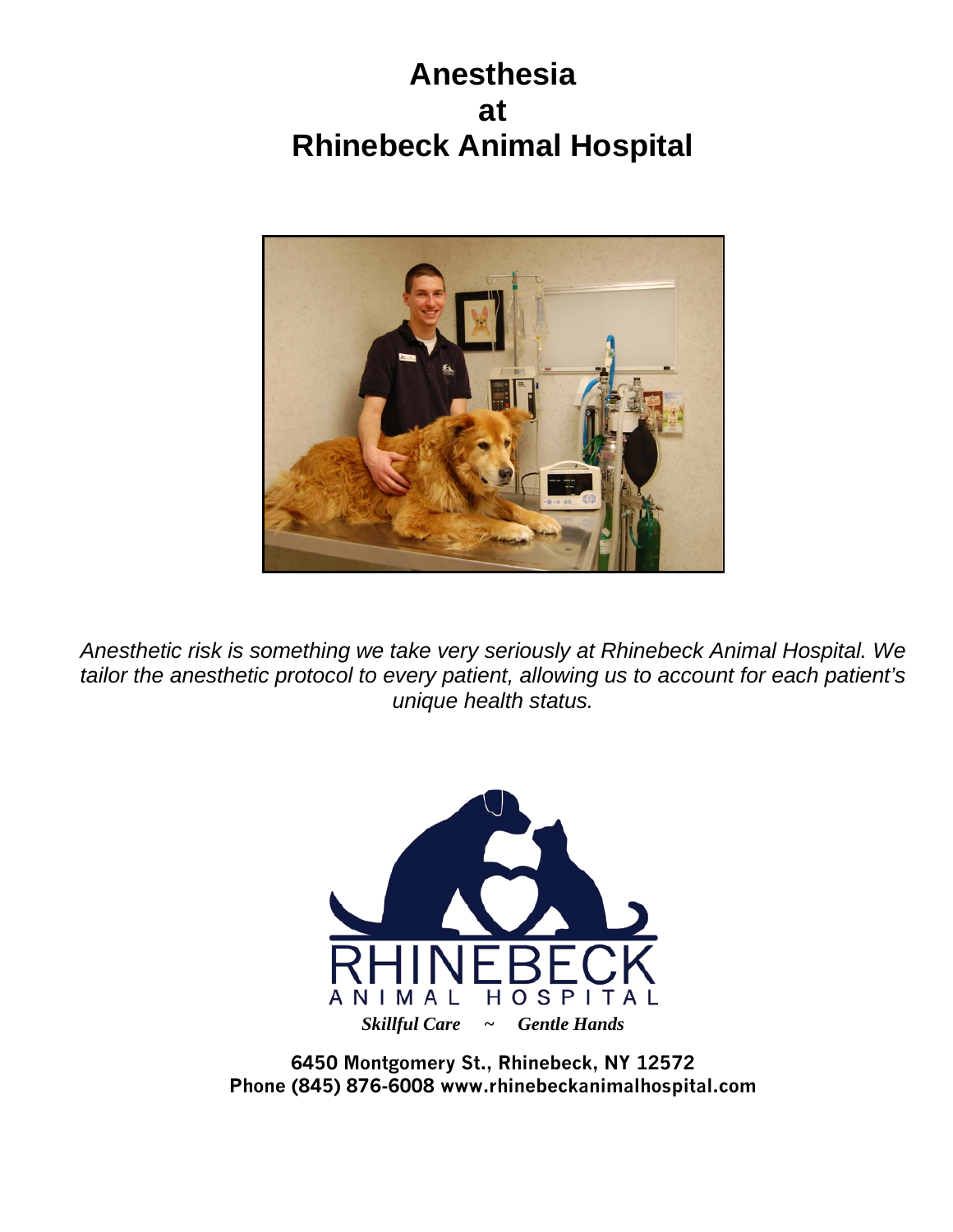*It is not unusual to have some concern over procedures requiring general anesthesia in your pet. Our approach combines many steps before, during and after anesthesia to reduce complications and anesthetic risk to our patients. These steps include pre-anesthetic examinations, blood tests, preanesthetic sedation to reduce stress, equipment to monitor vital signs, intravenous catheters with fluid administration, body warming devices, modern anesthetic techniques, and improved anesthetic drugs.*

# **Pre-anesthetic exams & Lab work:**

For safety, pre-anesthetic lab work and physical exams help ensure that our patients have no pre-existing internal problems. We recommend pre-anesthetic blood screens on all pets prior to anesthesia and require it on all pets seven years of age or older. This simple procedure helps to rule out any problems with organ function that may prohibit the use of anesthesia or may guide our decisions on the type of anesthesia we can safely use.





#### **Pre-anesthetic Medications:**

Medications given prior to anesthesia improve our patients' experience in many ways. Sedatives relax them and can ease the transition to general anesthesia. Pain medication given prior to a procedure can significantly reduce or even prevent post-operative discomfort.

#### **Intravenous Catheters & Fluids:**

Intravenous fluids help us maintain blood pressure, which is vital to preserve optimum kidney function and to prevent damage to other organs.



*Anesthesia protocols vary widely from hospital to hospital. Anesthesia is much safer when proper precautions are taken before, during, and after an anesthetic procedure.*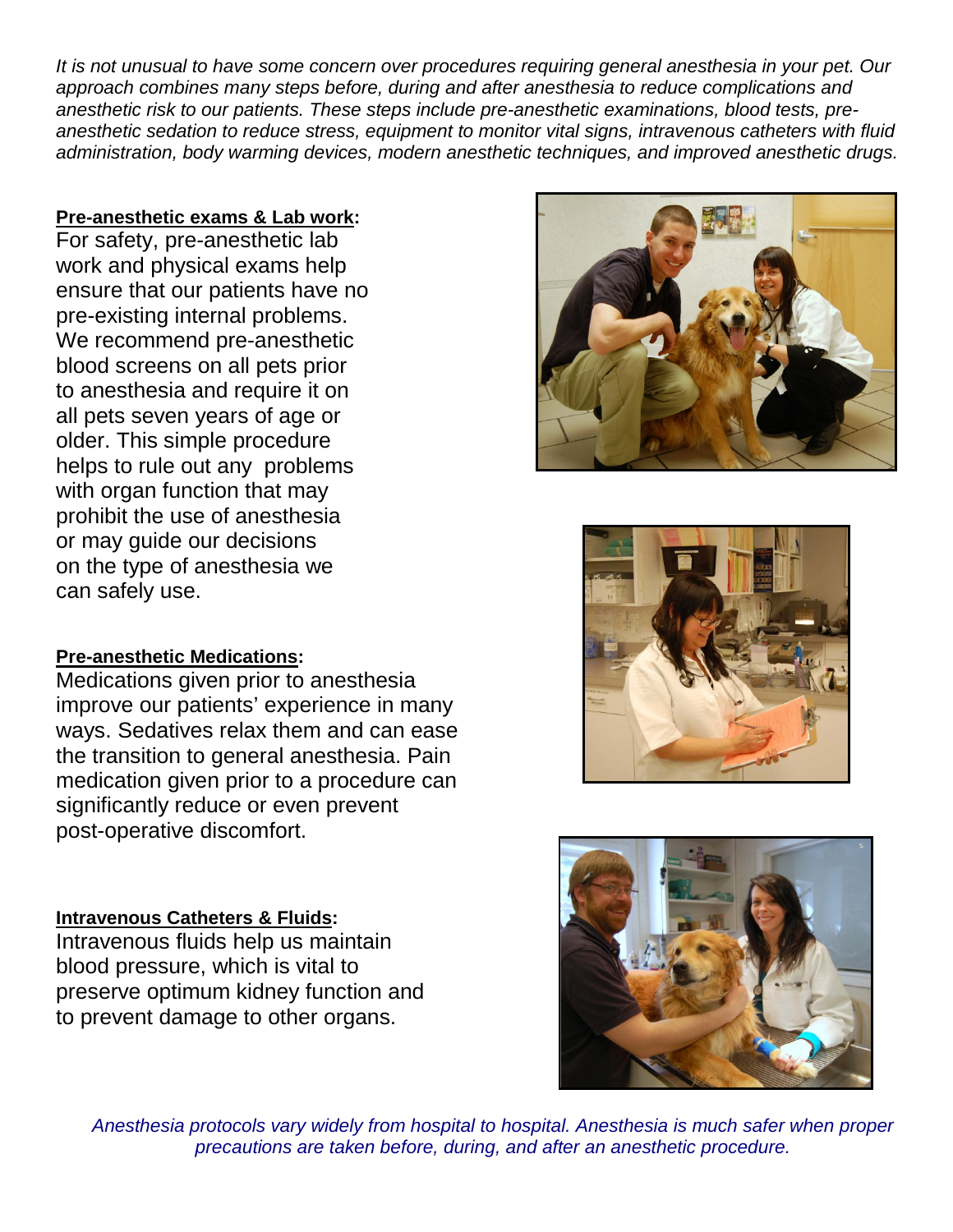## **Intravenous & Gas Anesthesia:**

New intravenous and gas anesthetics allow excellent anesthesia and pain control and rapid recovery with a tremendous margin of safety. Pre-anesthetic medications, state of the art gas anesthetic machines, constant monitoring, and trained staff allow us to keep anesthesia at the lowest necessary level during procedures which helps to promote a rapid recovery.

## **Warming Equipment:**

Just as body temperature drops in normal sleep, it also drops during anesthesia. By keeping patients warm we can improve vital signs and our patients wake up more quickly and comfortably. Since we can't use a quilt in the surgery room, we surround our patients with warmth using circulating hot water or hot air warming systems. Our systems are a step above what is found in many veterinary hospitals.

#### **Anesthetic Monitoring:**

Our modern anesthetic monitoring equipment measures respiratory function, oxygen saturation in the blood, and pulse during procedures. High risk patients also may have blood pressure, carbon dioxide levels, and electrocardiographs monitored throughout a procedure. All pets are constantly monitored by a doctor or licensed veterinary technician as well.







*We have designed a comprehensive anesthetic protocol combined with staff training and sophisticated equipment to make your pet's experience as safe as possible.*